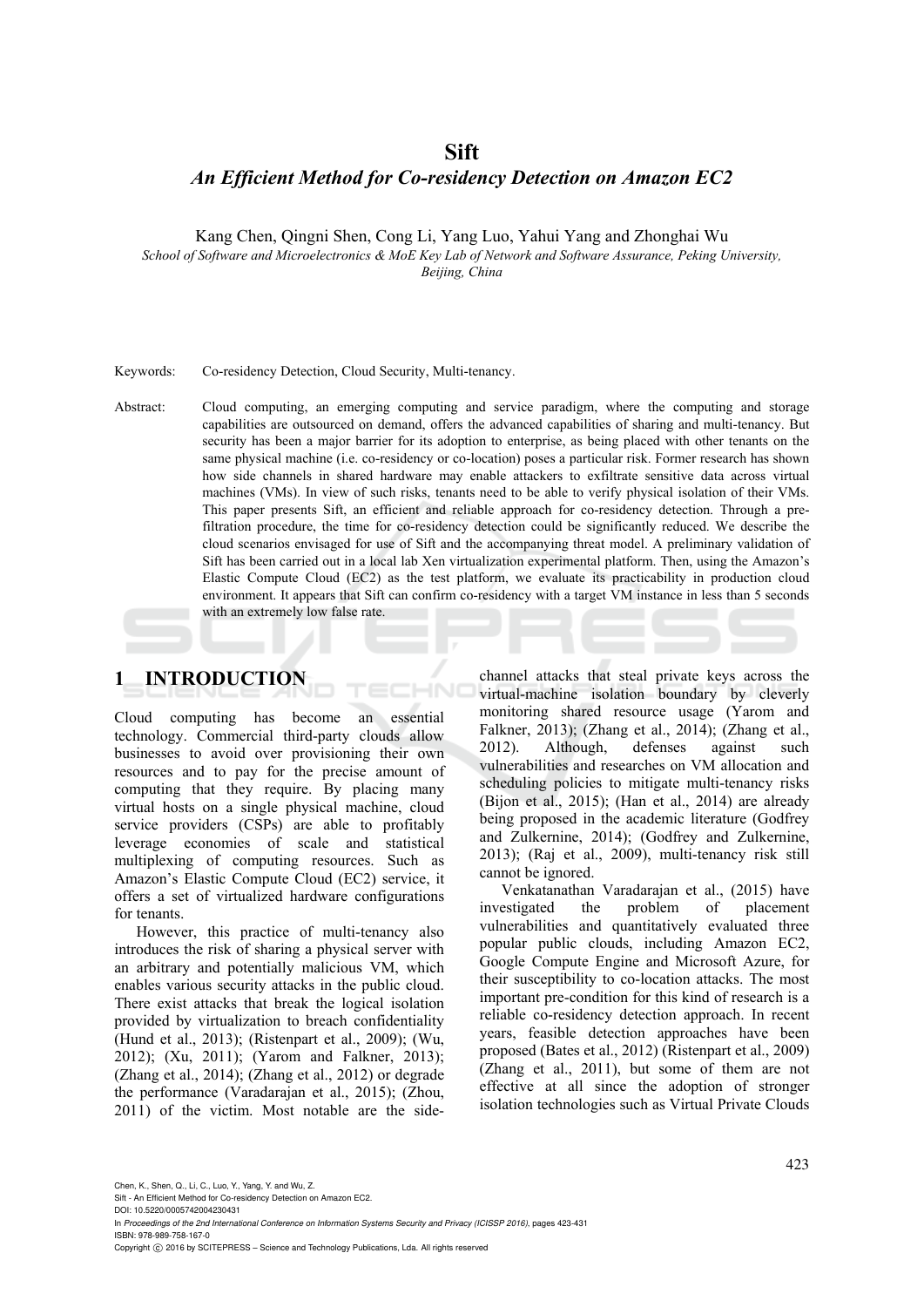#### (VPCs).

In this paper, we propose Sift, an efficient and reliable approach for co-residency detection. We find a new way to reliably detect co-residency, and the pre-filtration procedure we have raised can improve the efficiency. Since most VMs could be excluded through a pre-filtration procedure and filtration on VMs consumes very little time.

This paper makes the following contributions:

- **We put Forward a New Way for Co-residency Detection.** Unlike existing detection schemes, our co-residency detection scheme is based on the physical sharing resources.
- **The Efficiency can be Significantly Improved through a Pre-filtration Procedure.** Through the analysis of those VMs already co-reside on identical physical machine, we have raised an improved co-residency detection scheme.
- **Demonstration on Amazon EC2.** We use multiple customer accounts to launch VM instances under different strategies to simulate the actual deployment of VMs. Then we use Sift to detect co-residency on those VMs. These tests confirm its efficiency and practicality on commodity clouds.

# **2 RELATED WORK**

Tomas Ristenpart et al., (2009) first exposed the coresidency detection of VMs in 2009. Since then, the co-residency detection problems of VMs have become a new research hotspot and the researchers proposed a lot of co-residency detection methods based on different techniques.

Tomas Ristenpart et al., (2009) indicated that, on the EC2 platform, we can judge the co-residency of VMs through simple network-topology-based coresidency checks. This co-residency detection approach is the simplest way to implement, but its accuracy cannot be guaranteed. As it is based on network information, it can be influenced by firewall policies, network traffic flow and so on, so it has a critical limitation. Actually, this simple networktopology-based co-residency check is not usable anymore since the adoption of VPC.

Adam Bates et al., (2012) proposed the coresidency watermark technique based on the network packet delay problem of co-resident VMs. This technique constructed a side channel skilfully based on the network packet delay caused by multiplexing of the physical network card. An adversary can use this side channel to detect coresidency with target server. This technique also has its own limitation. If the service provider restricted the upper limit of bandwidth, this co-residency detection method would fail. If service providers provide each VM with a dedicated network export, this co-residency detection method will also fail.

Yinqian Zhang et al., (Zhang et al., 2011) used L2 memory cache to construct a co-residency detection tool HomeAlone. Different from the previous two methods, the key idea in HomeAlone is to invert the usual application of side channels. Rather than exploiting a side channel as a vector of attack, HomeAlone uses a side-channel (in the L2 memory cache) as a novel, defensive detection tool. By analysing cache usage during periods in which "friendly" VMs coordinate to avoid portions of the cache, a tenant using HomeAlone can detect the activity of a co-resident "foe" VM. HomeAlone has two difficulties. One is how to accurately distinguish Cache behaviour between normal tenant's friendly VM and co-resident VM. Another is how to ensure that the performance of friendly VM will not reduce greatly.

# **3 SYSTEM DESIGN**

### **3.1 Practical Application Scenarios**

#### **3.1.1 Attack Scenario**

We assume system administrators are not interfering with the activities of their customers, and will not intervene with customer behaviour unless it is a threat to Service Level Agreements (SLAs) or to the general health of their business. We also assume that our target VM (victim) is trusting of the cloud infrastructure.

ATIONS

As we need to implement communication between target VM and the VMs launched by the adversary, a receiving end has to be established on the target VM. It is mentioned above that coresidency attacks in public clouds involve two steps: a launch strategy and co-residency detection. The focus of this study is to identify if there exists any VMs co-reside with target VM. Here we will explain a reasonable threat model for establishing the receiving end.

In fact, this pre-condition is able to achieve through existing attack technique, e.g., Bundled Software technology. As the operations you are trying have no harm on the system security, it will not be detected by security software. Establishing a receiving end on target VM has nothing to do with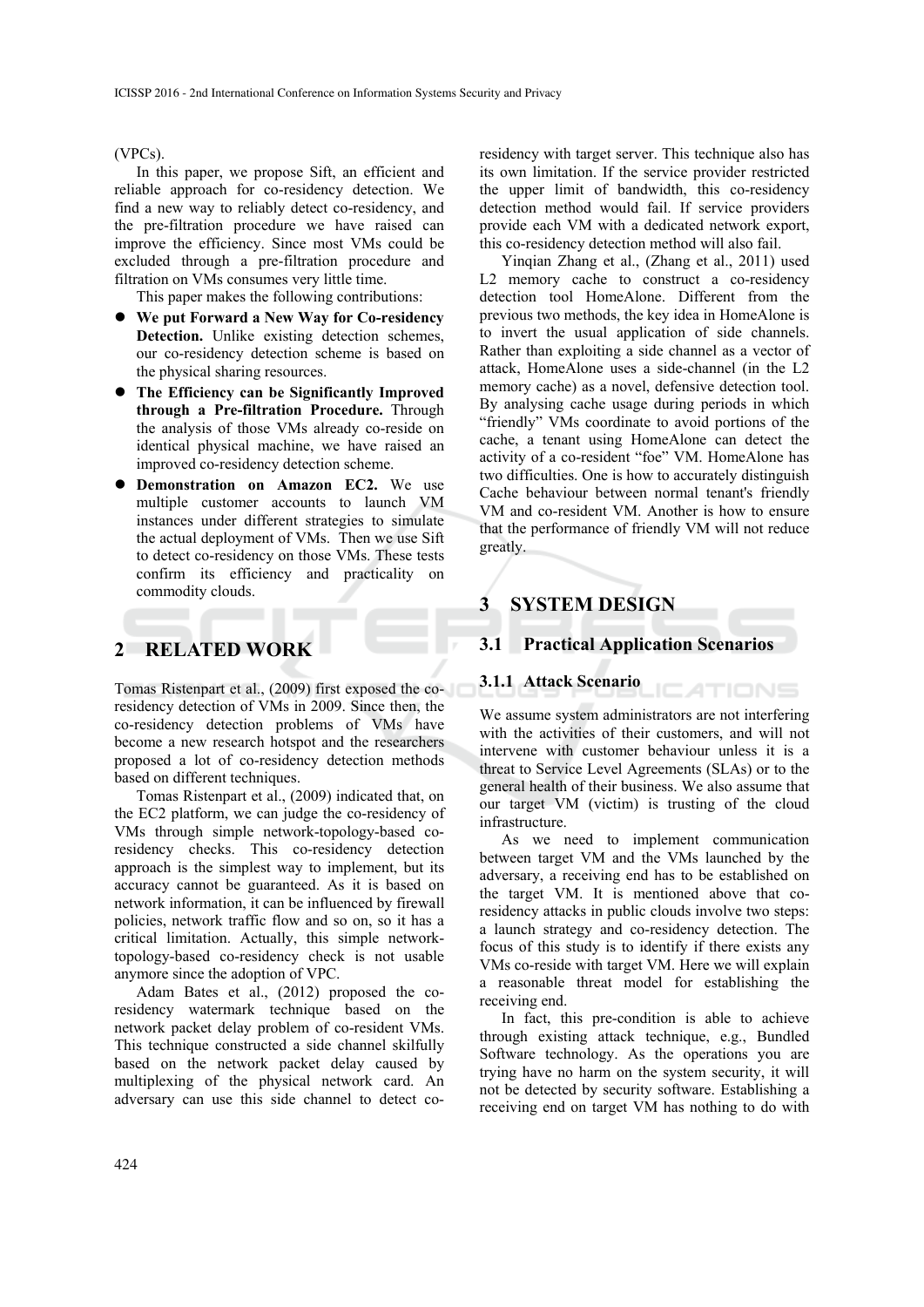any complex or sensitive privileged operation and the entire process from establishing a receiving end to achieving co-residence consumes little time, which ensures a high imperceptibility.

We assume that the adversary is in the disguise of a legal software package source. If the user of target VM accesses this source to update or install any software, a receiving end will be established, benefiting from the bundled software technology. Then, the essential information needed for prefiltration will be forwarded to the adversary through the normal communication process between target VM and adversary. Once receiving this information, the adversary follows the first step of co-residency attack to launch a large number of VM instances. Then, following the process of Sift, the adversary can find the expected VM in a very short time.

#### **3.1.2 Benign Scenario**

We have mentioned in the Introduction section that Venkatanathan Varadarajan et al., (2015) have investigated the problem of placement vulnerabilities and quantitatively evaluated three popular public clouds for their susceptibility to colocation attacks. A key technique for understanding placement vulnerabilities is to detect whether VMs are co-resident on the same physical machine. Thus, a reliable co-residency detection approach is the most important pre-condition for this kind of research. Apparently, Sift is quite a suitable choice for research demand.

#### **3.2 System Overview**

We have analysed those VMs already co-reside with each other from a local lab environment to production cloud environments. The reason we perform an analysis of those VMs is to find the internal relation among them and set the filtration criteria. Then we can conduct a pre-filtration on VM instances we launched before. However, VMs meeting the filtration criteria might not be coresident with each other, which could lead to false negative. So we still need a reliable approach for colocation test to further detect co-residence after prefiltration procedure.

In this paper, we present a new way to test by using physical sharing resources. A covert channel for communication can be constructed based on the physical sharing resources. The pre-condition for VMs to use this covert channel for communication is that they must have co-resident relationship. That is to say, as long as the communication succeeds, these two VMs are co-resident. This ensures the accuracy and reliability of co-location test.

Sift consists of three components, **Collecter**, **Communicator** and a **Pre-filter**. A filtration criteria could be set through the analysis of VMs' property. The Collecter on each VM is responsible for collecting essential information and sending the information to the Pre-filter outside the cloud. The Communicator on target VM is to establish a receiving end based on physical sharing resources. The Pre-filter is like the brain of Sift. After receiving the information sent by Collecters, Pre-filter will carry out a filtration on the VMs besides target VM. Then it will make the decision and inform qualified VM to establish a sending end. According to the result of incoming communication process, the sending end will report to the brain whether coresidency is achieved.



Figure 1: System architecture.

# **4 IMPLEMENTATION ON AMAZON EC2**

### **4.1 Analysis of VM Instances**

We have implemented Sift on Amazon EC2. In our experiment, the domain id is taken as the filtration criteria. Amazon EC2 is based on Xen virtualization technology. In the Xen virtualization technology, each Domain (VM) has a unique identifier called the domain id (domid). Differing from the UUID of each VM, the value of UUID does not change during the lifecycle of a VM, but domid does. When a VM reboots, the domid of a VM will change. Through analysing the source code of Xen (version 4.4.1), we have found that the Domain Us managed by same Domain 0 have adjacent domid.

The code is located in xen/common/domctl.c. As showed in Figure 2, the rover is a static variable. We can see that it reserves the last assigned domid. Then, this value will increase by 1 and be assigned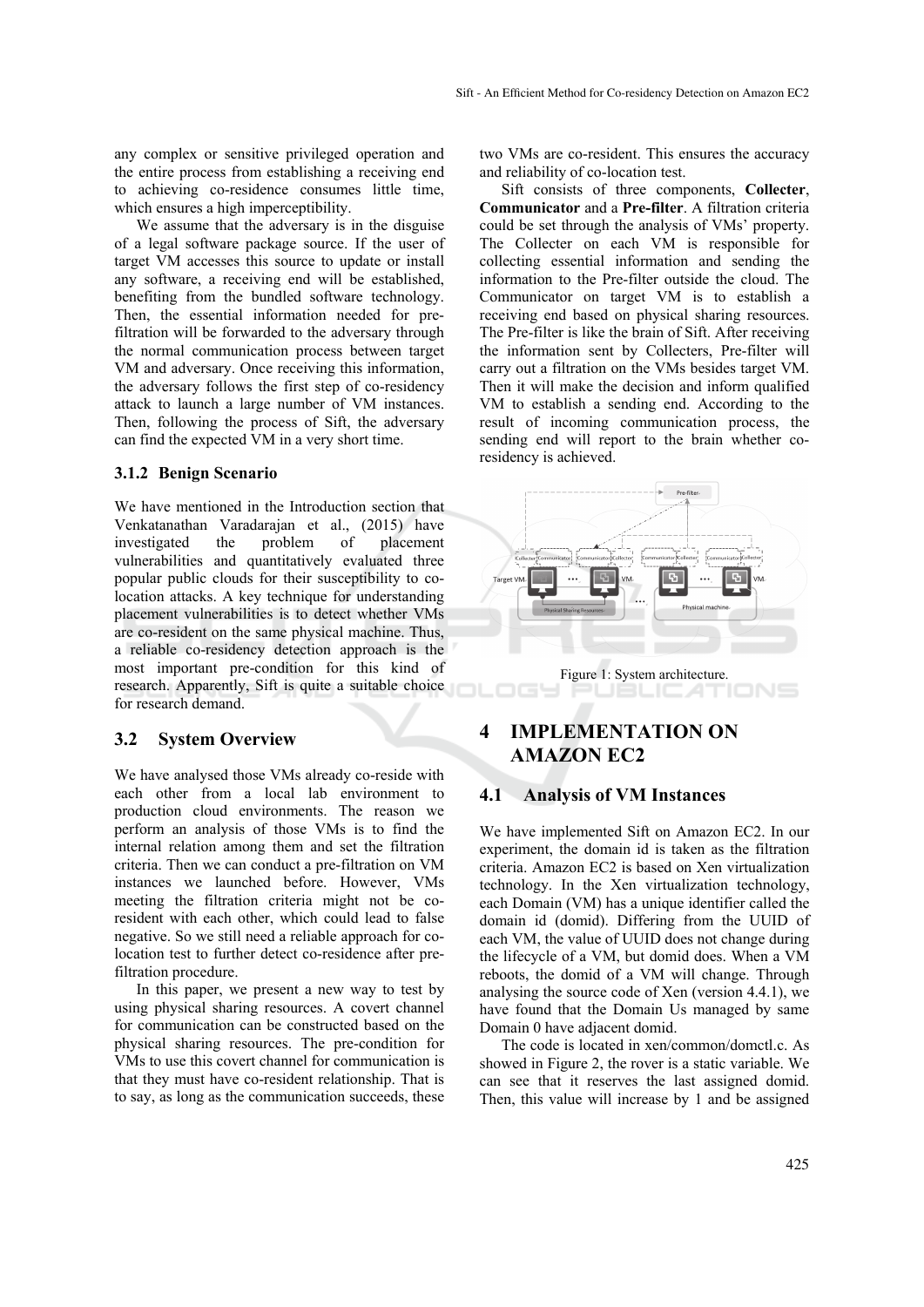to the next domain, which means when a VM boot, it will be assigned a new domid by increasing 1. When domid reaches the first reserved value, it will be reset to 1.

| $\mathfrak{D}$<br>€.<br>3<br>domid t<br>dom;.<br>4<br>static domid t rover = $0$ ;<br>5<br><br>6<br>for ( $dom = rover + 1$ ; $dom != rover$ ; $dom++$ ).<br>7<br>€.<br>8<br>if ( dom == DOMID FIRST RESERVED ) //0x7FF0U. | 1 | case XEN DOMCTL createdomain: |
|----------------------------------------------------------------------------------------------------------------------------------------------------------------------------------------------------------------------------|---|-------------------------------|
|                                                                                                                                                                                                                            |   |                               |
|                                                                                                                                                                                                                            |   |                               |
|                                                                                                                                                                                                                            |   |                               |
|                                                                                                                                                                                                                            |   |                               |
|                                                                                                                                                                                                                            |   |                               |
|                                                                                                                                                                                                                            |   |                               |
|                                                                                                                                                                                                                            |   |                               |
| 9<br>$dom = 0:$                                                                                                                                                                                                            |   |                               |

Figure 2: Assignment of domid in Xen 4.4.1.

EC2 uses a customized version of Xen. We are not able to obtain its source code. But Amazon EC2 has provided dedicated service to users, so that we can rent a physical machine. We deployed several VMs on this physical machine and tried to get the domid of these VMs. It was found that the domid of VMs on EC2 presented the same regularity. If Amazon EC2 changes the assignment scheme of domid, for example, using a randomized assignment scheme. Here is a doubt whether this change has an effect on our approach. We will talk about it in the Discussion section. We assume that EC2 would not change the domid assignment scheme, and our work is under this pre-condition.

## **4.2 Collecter**

In general case, domid is not visible to EC2 users. Our Collecter can acquire domid through the utilization of XenStore. XenStore is an inter-domain sharing storage system which is managed and maintained by Domain 0. It stores configuration of all VMs (include Domain 0), e.g., the domain's name, domid and UUID. There are three paths in XenStore:

'ECHN0

- /vm directory stores the configuration of domain.
- /local/domain directory stores information of running domain. Each subdirectory represents a running VM like Linux proc file system, e.g., /local/domain/0 represents Domain 0.
- /tool directory stores information of all tools.

As a privileged domain, Domain 0 can read and write all data stored in XenStore. However, as the Domain U, EC2 users only have access to its own data. The first reserved domid is 32752(*0x7FF0U*) as showed in Figure 2, which implies that the domid of Domain U ranges from 1 to 32751.

Collecter tries to access /local/domain/<domid>

on a VM. As the directory can only be accessed by the domain which has the corresponding domid (e.g., /local/domain/1000 can only be accessed by Domain 1000). The core pseudo code of Collecter to get domid is shown in Figure 3. *Access* represents access operation to the directory. We can determine VM's domid according to its return value. If access succeeds, then the current *i* is VM's domid.

| for i =1 to $32751$ {.              |
|-------------------------------------|
| if (Access $("/local/domain/i")$ ). |
| return domid = $i$ :                |
|                                     |

Figure 3: Assignment of domid in Xen 4.4.1.

### **4.3 Pre-filter**

Through the analysis of VM instances, we have found that the Domain Us managed by same Domain 0 have adjacent domid. As the capacity of physical machine has a limit, we can assume that a physical machine can run *x* VMs. Therefore, we can infer from these facts that difference between two co-resident VMs' domid is less than *x* (greater than zero as well). Pre-filter should carry out the filtration procedure according to the following algorithm.

Assume that we have a sample set  $X = \{x_1, x_2 \dots$  $x_n$ }, and we need to find all possible co-resident VMs in this set. Each element represents the VMs' domid. In accordance with the principle of the nearest neighbour clustering, the algorithm is as follows:

- $\bullet$  Step 1. Select a distance threshold *x* (i.e. capacity of physical machine), and take a sample as the clustering center of first cluster  $Z_1$  (e.g.,  $x_1$ ).
- Step 2. Calculate the distance to  $x_1$  (i.e.  $D_n$ ) of all the rest sample, if  $D_n \leq x$ , then  $x_n \in Z_1$ . Choose another unclassified sample (i.e. not belong to any cluster) as the clustering center of the second cluster  $Z_2$  (e.g.,  $x_m$ ).
- Step 3. Repeat until all VMs have been classified. Notice that every clustering center can only belong to one cluster and the other sample can appear in several clusters (i.e. overlap between partitions is allowed for the accuracy and efficiency).
- Step 4. Check every cluster, if a cluster has only one element, it will be excluded. The remaining clusters are possible to be co-resident.

Although when a VM boot, it will be assigned a new domid by increasing 1, when it shutdown, this used domid will not be recycled. So there may be two coresident VMs with domid differs a lot. For example,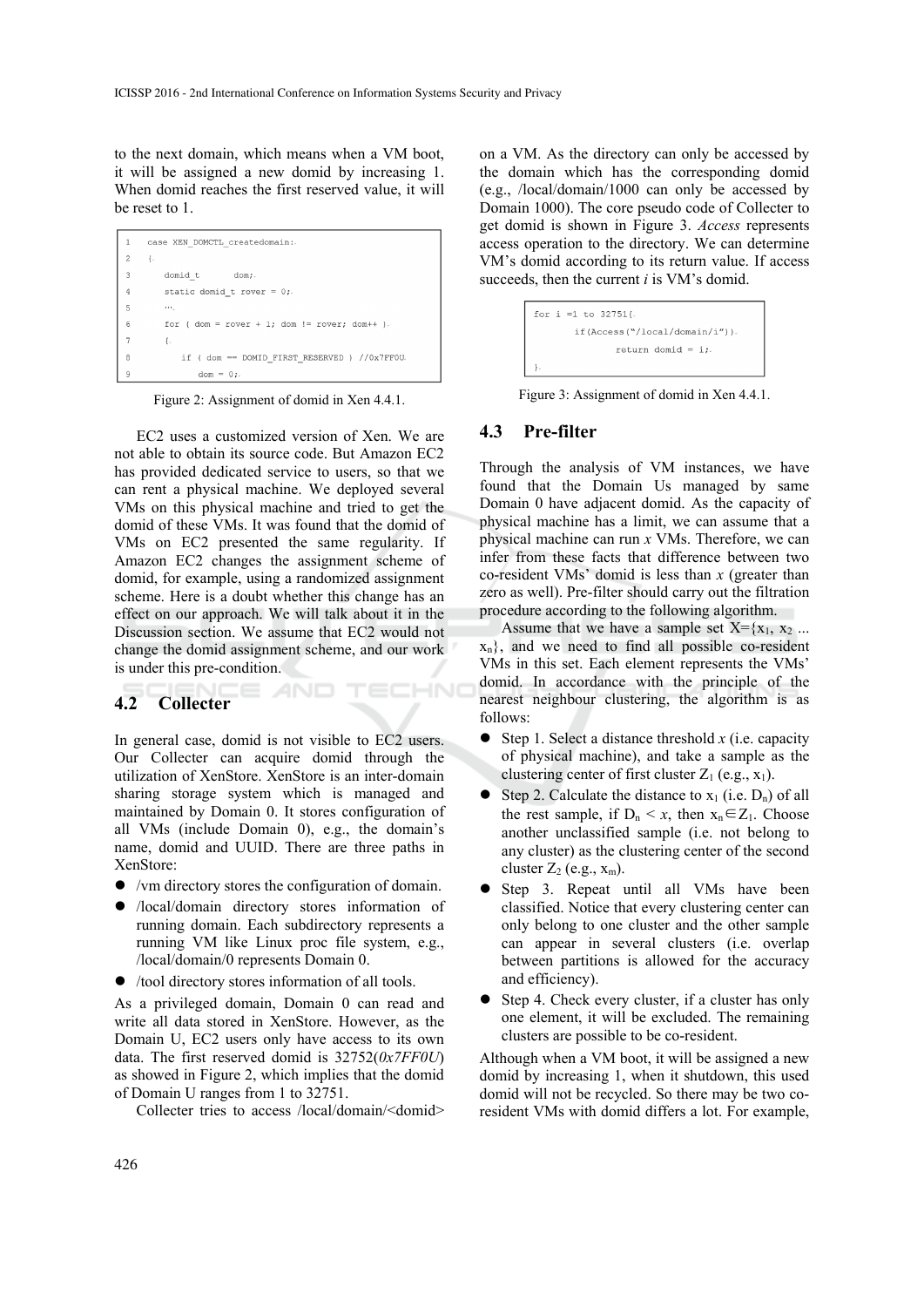assume there are two VMs running on the same host, with VM<sub>1</sub> assigned domid=1 and VM<sub>2</sub> assigned domid=2. Then  $VM<sub>2</sub>$  reboot, it will be assigned domid=3. Reboot again, domid=4, 5, 6…. This special case might be missed when we have set up a threshold value, which will lead to false negative. Therefore, we have arranged two experiments. Two groups of VMs are launched in different time. The time interval for first experiment is 12 hours, and the time interval for second experiment is 24 hours. During the time interval, the other VMs on the physical host might reboot which will consume the domid. We set these two experiments to simulate that special case, and test the rate of false negative for Sift.

#### **4.4 Communicator**

After the Pre-filtration, the Pre-filter will inform the qualified VMs to establish a communication process using physical sharing resources. We have utilized the physical sharing resources of Xen VM monitor, such as event channel, grant table.

Event channel is an asynchronous notification mechanism provided by Xen VM monitor for VMs to exchange information. We can try to establish event channel between two VMs. These two VMs can be determined as co-resident if the event channel can be established successfully. Further, we can construct a covert channel based on event channel for co-location test, such as the *CCECS* been proposed in our previous work (Shen et al., 2013). If two VMs can use *CCECS* to establish a communication process, the co-residency is achieved.

In addition to covert channel based on event channel, any other covert channels satisfy the following conditions could be applied to coresidency detection.

- It is built on the physical sharing resources of VM monitor.
- It can be carried out on commodity cloud, such as Amazon EC2 to ensure the practicability
- It should be stable enough and have the ability of anti-interference to ensure the reliability

### **4.5 Experiment Strategies**

We use two Amazon EC2 accounts (account A and B) to launch VM instances under different strategies that simulate the actual deployment of VMs. The VMs we launch have the same configuration.

We have designed two sets of experiments. The first set consists of three experiments corresponding

to three specific availability zones (us-west-2a, uswest-2b, us-west-2c). We use account A and account B to launch 20 VMs at the same time, since EC2 has a limitation that each account can only launch 20 VMs. The reason why we launch VMs at same time is to maximize the likelihood of co-residency, so we can demonstrate Sift better. These three experiments are denoted as experiment 1-a, 1-b, 1-c. Corresponding to the three zones.

It has been mentioned in section 4.3 that a special case might lead to a false negative. Therefore, in the second set of experiments, we have arranged two experiments. Two groups of VMs are launched in different time. The time interval for first experiment (denoted as experiment 2-1) is 12 hours, and the time interval for second experiment (denoted as experiment 2-2) is 24 hours. We set these two experiments to simulate that special case, and test the rate of false negative for Sift.

We have noticed that each account can only launch 20 VM instances on Amazon EC2. Meanwhile, Amazon EC2 has provided a dedicated service to users. So we can infer that Amazon just needs to guarantee that each physical machine could hold 20 VMs of any type. Thus, we set the value of *x* to 20. We will discuss how to choose a proper value for *x* in Discussion. The results of experiments will be given in Evaluation section.

# **5 EVALUATION**

### **5.1 Experimental Data of First Set**

The domid of VM instances in experiment 1-a listed in Table 1 is in an ascending order for the convenience of analysing.

| No. | domid | No. | domid | No.         | domid | No.         | domid |
|-----|-------|-----|-------|-------------|-------|-------------|-------|
| A1  | 437   | A11 | 1039  | B1          | 223   | <b>B11</b>  | 1295  |
| A2  | 494   | A12 | 1056  | <b>B2</b>   | 314   | <b>B12</b>  | 1317  |
| A3  | 514   | A13 | 1174  | B3          | 530   | <b>B13</b>  | 1320  |
| A4  | 635   | A14 | 1176  | B4          | 531   | <b>B14</b>  | 1320  |
| A5  | 640   | A15 | 1439  | B5          | 548   | <b>B</b> 15 | 1517  |
| A6  | 773   | A16 | 1581  | <b>B6</b>   | 1001  | <b>B16</b>  | 1548  |
| A7  | 818   | A17 | 1941  | B7          | 1133  | <b>B17</b>  | 1558  |
| A8  | 952   | A18 | 1942  | B8          | 1196  | <b>B18</b>  | 1569  |
| A9  | 1000  | A19 | 2117  | B9          | 1240  | <b>B</b> 19 | 1615  |
| A10 | 1308  | A20 | 4948  | <b>B</b> 10 | 1262  | <b>B20</b>  | 9009  |

Table 1: Domid of VM instances in Experiment 1-a.

It is mentioned in section 4.1 that each Domain U managed by same Domain 0 has a unique domid. So it can be sure that VMs have same domid are definitely not co-resident. Besides, VMs launched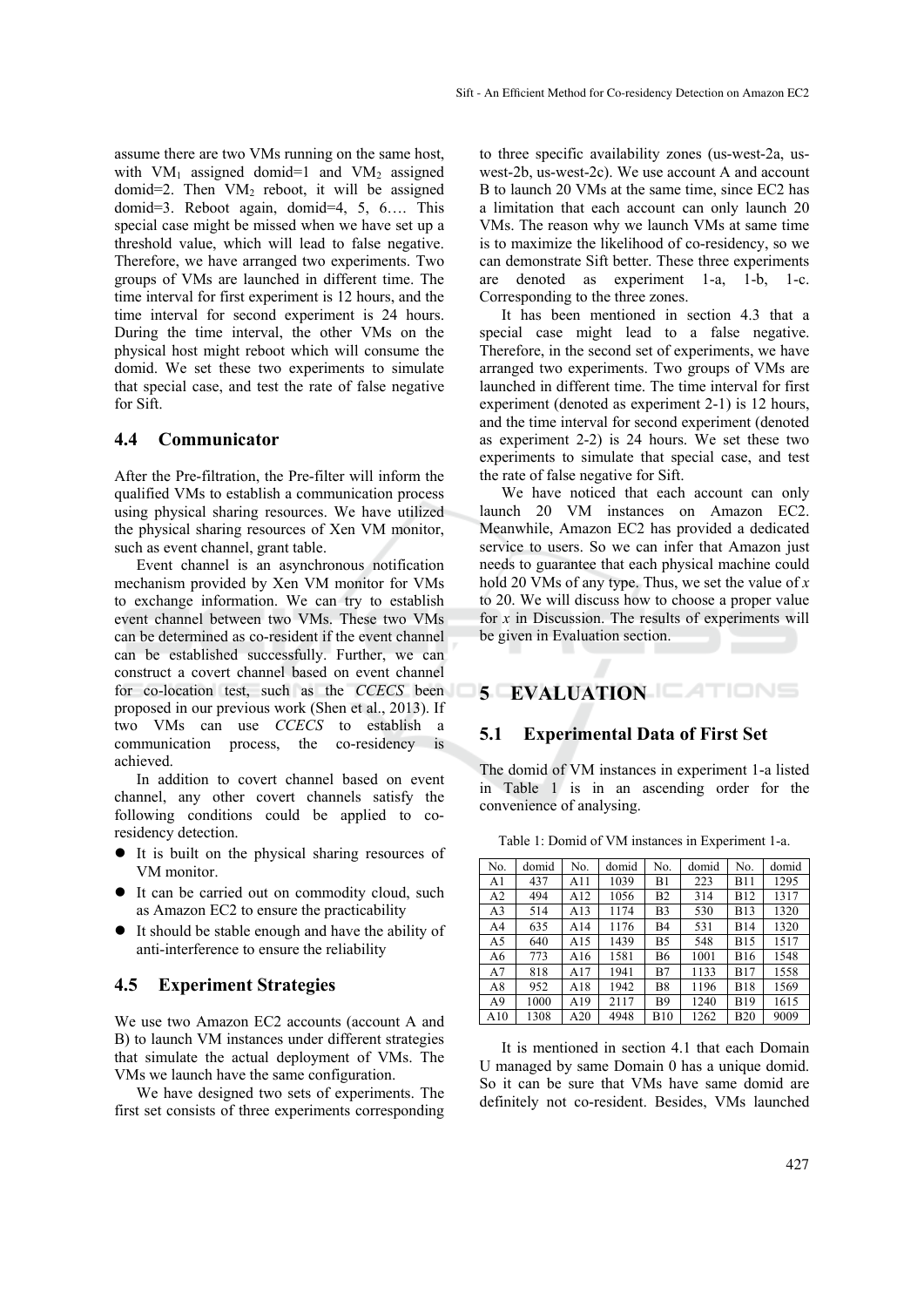by same account are not co-resident (Ristenpart et al., 2009), which has been proved in our experiment. We should take these into consideration during prefiltration procedure.

For example, we can take A3 as the first clustering center. As the VMs launched by same account are not co-resident, we can just search in account B for expected VMs. Here exist B3 and B4 meet the rule. Next, we should pick another clustering center from the remaining 37 unclassified VMs and search for those expected VMs. Then repeat these steps until all VMs have been classified. Remember that overlap between partitions is allowed. Figure 4 illustrates the process of prefiltration in experiment 1-a.

As VMs launched by same account are not coresident, we can just do co-location test using covert channel (namely CCECS) between clustering center and other elements. That is to do co-location test between A2 and B3, A2 and B4, A9 and B6, A16 and B18. If the test is successful, then the receiving VM and sending VM can be judged as co-resident. But unfortunately, no VMs are proved to be coresident in experiment 1-a.



Figure 4: The result of pre-filtration is: A3{B3} B4}(means that A3, B3, B4 belong to same cluster with A3 being the clustering centre), A9{B6}, A16{B18}.



Figure 5: The result of pre-filtration is: A1{B1}, A2{B3}, A3{B4}, A4{B6}, A6{B8}, A7{B9, B10}, A9{B11, B12}, A10{B13}, A14{B14, B15}.

Without listing the domid of VMs in Table again, we directly illustrate the other two experiments through graphs. Figure 5 illustrates the process of pre-filtration in experiment 1-b. There were 12 co-location tests need to be carried out in total. After that, we got 4 pairs of VMs that were co-

resident. They were A2-B3, A3-B4, A4-B6, A7- B10.

Figure 6 illustrates the process of pre-filtration in experiment 1-c. There were 73 co-location tests need to be done in total. After that, we got 17 pairs of VMs that were co-resident. They were A1-B3, A2- B4, A3-B5, A4-B6, A5-B7, A6-B8, A7-B9, A8-B10, A9-B11, A10-B12, A11-B13, A12-B14, A13-B15, A14-B16, A15-B17, A16-B18, A20-B20.



Figure 6: The result of pre-filtration is: A1{B3, B4, B5, B6, B7, B8}, A2{B3, B4, B5, B6, B7, B8, B9}, A3{B3, B4, B5, B6, B7, B8, B9}, A4{B3, B4, B5, B6, B7, B8, B9}, A5{B3, B4, B5, B6, B7, B8, B9}, A6{B3, B4, B5, B6, B7, B8, B9}, A7{B4, B5, B6, B7, B8, B9, B10, B11}, A8{B8, B9, B10, B11}, A9{B9, B10, B11, B12}, A10{B11, B12, B13}, A11{B12, B13}, A12{B14, B15}, A13{B14, B15, B16}, A14{B14, B15, B16}, A15{B17}, A16{B18}, A20{B20}.

In order to prevent the false negative, we have carried out exhaustive co-location tests for all possible VM combination in all three experiments, in other words, 400 co-location tests for each experiment. It turns out that no false negative has been produced. In terms of efficiency, the number of co-location test has been greatly reduced with the help of pre-filtration. The efficiency is improved indeed.

#### **5.2 Experimental Data of Second Set**

The time interval for experiment 2-1 is 12 hours. We first use account A to launch 20 VM instances, and use account B to launch 20 VM instances after 12 hours. The time interval for experiment 2-2 is 24 hours. During the time interval, there might happen a lot of reboot operations, which will consume the domid. We set these two experiments to simulate that special case, and test the rate of false negative for Sift.

Figure 7 illustrates the process of pre-filtration in experiment 2-1. There were 5 co-location tests need to be done in total. After that, we got 5 pairs of VMs that were co-resident. They were A1-B3, A3-B7, A4-B11, A5-B13, A18-B18.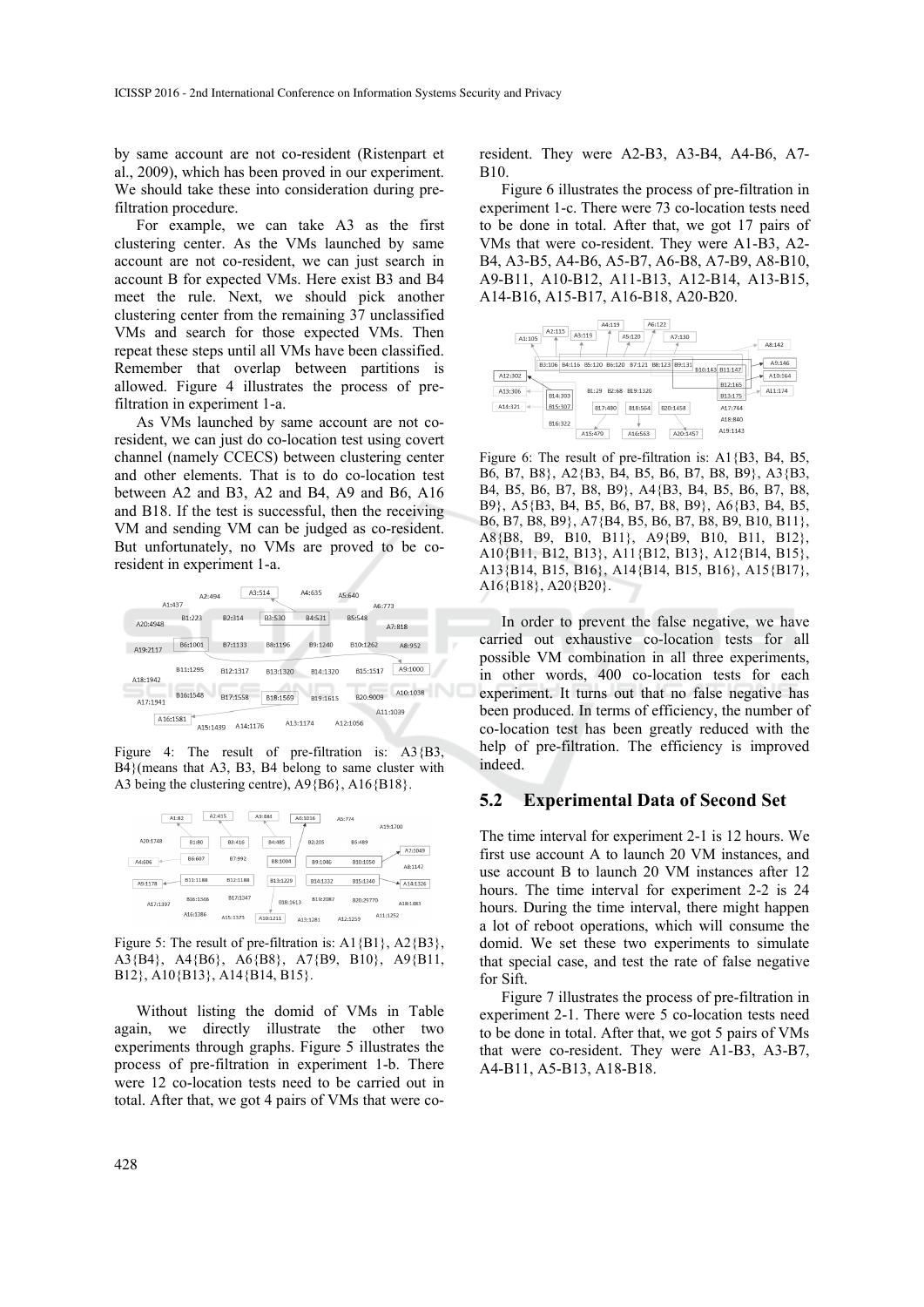| A4:738            | A1:163<br>A7:756   | A3:465   | A20:8320      | A19:1768 |               |
|-------------------|--------------------|----------|---------------|----------|---------------|
| A5:743            | B2:507<br>B1:322   | B3:535   | B4:659        | B20:1410 | A18:1726      |
| B5:729<br>A6:748  | B6:763             | B7:777   | <b>B8:799</b> | B9:820   | A12:923       |
| B10:876<br>A2:280 | B11:886            | B12:912  | B13:919       | B14:936  | A13:947       |
| A9:860<br>B15:975 | B16:1023           | B17:1049 | B18:1162      | B19:1225 | A15:1235<br>ы |
| A8:809            | A11:881<br>A10:876 |          | A14:1140      | A16:1252 | A17:1502      |

Figure 7: The result of pre-filtration is: A1(B3), A3(B7), A4(B11), A5(B13), A18(B18).

Figure 8 illustrates the process of pre-filtration in experiment 2-2. There were 14 co-location tests need to be carried out in total. But unfortunately, there were no VMs proved to be co-resident in experiment 2-2 as well.

|           | A2:9466   | A3:9668   |           | A4:11889  | A5:12771  |           |
|-----------|-----------|-----------|-----------|-----------|-----------|-----------|
| A1:4574   |           |           |           |           |           | A6:14946  |
| A20:32011 | B1:132    | B2:259    | B3:4578   | B4:7944   | B5:8057   | A7:15123  |
| A19:30048 | B6:9128   | B7:9685   | B8:10299  | B9:11496  | B10:11554 | A8:15125  |
| A18:28418 | B11:11896 | B12:12312 | B13:12776 | B14:14425 | B15:15539 | A9:15611  |
|           | B16:18169 | B17:22420 | B18:28419 | B19:29831 | B20:30912 | A10:16860 |
| A17:28226 | A16:25201 | A15:24291 | A14:19665 | A13:19565 | A12:17721 | A11:17044 |

Figure 8: The result of pre-filtration is: A4(B5), A5(B5), A6(B5, B6), A7(B6), A9(B10), A10(B11), A11(B10, B11), A12(B12, B13, B14), A13(B14), A15(B19).

We can learn from the experimental data, the biggest difference of domid between co-resident VMs is 13, these two VMs are A3 and B7 in experiment 2-1. The reason why we arrange this set of experiment is to simulate the special case we discussed in previous section. We have carried out exhaustive co-location tests for all possible VM combination in both two experiments. But this exceptional case has not occurred as we expect, and no false negative has been produced. We speculate that this special case is a small probability event. It might happen, but its impact on Sift is negligible.

#### **5.3 Performance Analysis**

We can find that the number of co-location tests in five experiments have been greatly reduced from 400 to 4, 12, 73, 5, 14 respectively. While the filtration on VMs consumes very little time, close to the time needed for a co-location test.

Suppose there are *M* accounts, each account can launch *N* VMs. Considering the fact that VMs launched by same account are not co-resident, we have  $C(M,2) \cdot N^2$  possible VM combinations for colocation test. So the time complexity is  $O(M^2 \cdot N^2)$ , e.g., we use two accounts and each account can launch 20 VMs, as a result, we have 400 possible VM combinations for co-location test. In contrast, if we implement a pre-filtration procedure before colocation test, we can improve the time complexity. Considering the extreme case that each cluster has  $2(x-1)$  elements, we need to do  $M \cdot N(x-1)$  co-location tests at most. As *x* can be considered as a constant, so the time complexity is *O(M•N)*. It can be seen by comparing the time complexity that the adoption of a pre-filtration procedure can significantly reduce the time of co-residency detection.

## **6 DISCUSSION**

The value of *x* depends on the following factors: the performance of physical machine, instance's type, and the number of VMs that a physical machine should hold defined by CSP. In general case, the capacity of physical machine for different types of instance is diverse, for example, the capacity for medium type VM on Amazon EC2 is 8 (Ristenpart et al., 2009). Furthermore, the value of *x* we set could directly affects the efficiency and accuracy of co-residency detection. When the selected value of *x* is greater, the accuracy is higher, but the efficiency would be lower. When the selected value of *x* is smaller, the accuracy would be relatively reduced, and it may appear some omissions. You could adjust the value of *x* according to the result of the experiment to find the most accurate value of *x*.

The reason why we choose domid as the filtration criteria during pre-filtration procedure on Amazon EC2 is that a VM will be assigned a new domid by increasing 1 when it boot. So co-resident VMs have adjacent domid. If Amazon EC2 changes the assignment scheme of domid, for example, using a randomized assignment scheme. It is a problem what impact there will be. Actually, the output number sequence is fixed when the seed of pseudo random number generator is certain. So it is possible for us to define a mapping from this random number sequence to a linear growth sequence.

We have mentioned that the domid will not be recycled when a domain reboot, which could lead to a special case that two VMs co-reside on same host with domid differs a lot. We have to admit that this special case does exist, so we have arranged experiment 2-1 and 2-2 to simulate this special case. However this special case has not occurred as we expect, and no false negative has been produced. We speculate that this special case is a small probability event. It might happen, but its impact on Sift is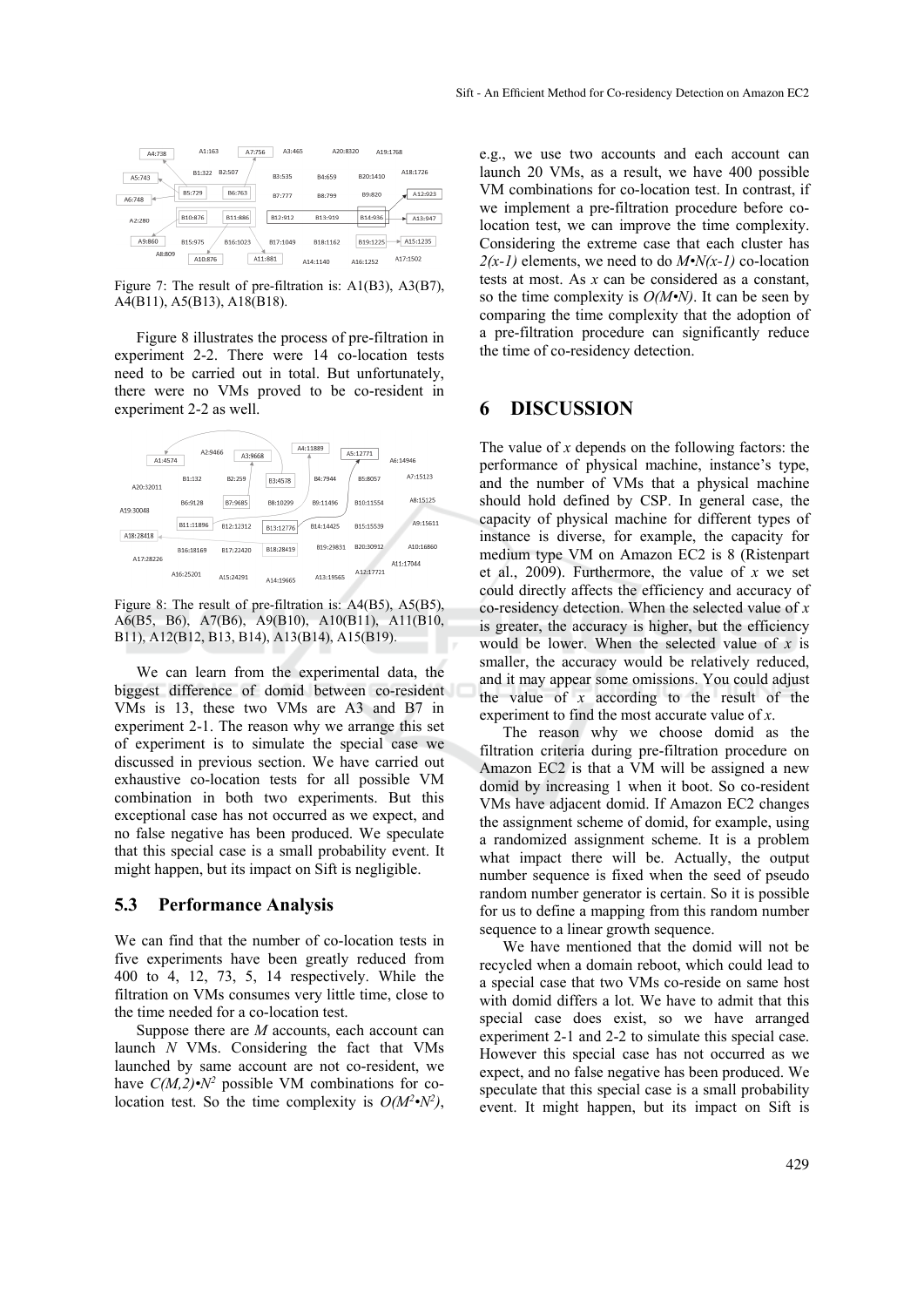negligible.

## **7 CONCLUSIONS**

In this paper, we proposed Sift, an efficient and reliable approach for co-residency detection. A detailed introduction of this detection scheme was presented, and the threat model for Sift was explained as well. Through an extensive series of tests, we have implemented Sift on Amazon EC2. Through the analysis of experimental data and the computation of complexity, we have proved its practicality and efficiency. Finally, we made a discussion about how to select a proper value for *x* and several problems of Sift.

Our future work will focus on improving Sift. We will solve the leftover problems first and then implement it on other cloud platforms to assure whether Sift is still feasible.

## **ACKNOWLEDGEMENTS**

This work is supported by the National High Technology Research and Development Program ("863" Program) of China under Grant No. 2015AA016009, the National Natural Science Foundation of China under Grant No. 61232005, and the Science and Technology Program of Shen Zhen, China under Grant No. JSGG20140516162852628.

## **REFERENCES**

- Bijon, K., Krishnan, R., & Sandhu, R. (2015, June). Mitigating Multi-Tenancy Risks in IaaS Cloud Through Constraints-Driven Virtual Resource Scheduling. In Proceedings of the 20th ACM Symposium on Access Control Models and Technologies (pp. 63-74). ACM.
- Bates, A., Mood, B., Pletcher, J., Pruse, H., Valafar, M., & Butler, K. (2012, October). Detecting co-residency with active traffic analysis techniques. In Proceedings of the 2012 ACM Workshop on Cloud computing security workshop (pp. 1-12). ACM.
- Godfrey, M., & Zulkernine, M. (2014). Preventing Cache-Based Side-Channel Attacks in a Cloud Environment. Cloud Computing, IEEE Transactions on, 2(4), 395- 408.
- Godfrey, M., & Zulkernine, M. (2013, June). A serverside solution to cache-based side-channel attacks in the cloud. In Cloud Computing (CLOUD), 2013 IEEE Sixth International Conference on (pp. 163-170). IEEE.
- Han, Y., Chan, J., Alpcan, T., & Leckie, C. (2014, June). Virtual machine allocation policies against co-resident attacks in cloud computing. In Communications (ICC), 2014 IEEE International Conference on (pp. 786-792). IEEE.
- Hund, R., Willems, C., & Holz, T. (2013, May). Practical timing side channel attacks against kernel space ASLR. In Security and Privacy (SP), 2013 IEEE Symposium on (pp. 191-205). IEEE.
- Ristenpart, T., Tromer, E., Shacham, H., & Savage, S. (2009, November). Hey, you, get off of my cloud: exploring information leakage in third-party compute clouds. In Proceedings of the 16th ACM conference on Computer and communications security (pp. 199- 212). ACM.
- Raj, H., Nathuji, R., Singh, A., & England, P. (2009, November). Resource management for isolation enhanced cloud services. In Proceedings of the 2009 ACM workshop on Cloud computing security (pp. 77- 84). ACM.
- Shen, Q., Wan, M., Zhang, Z., Zhang, Z., Qing, S., & Wu, Z. (2013). A covert channel using event channel state<br>on xen hypervisor. In Information and on xen hypervisor. In Information and Communications Security (pp. 125-134). Springer International Publishing.
- Varadarajan, V., Zhang, Y., Ristenpart, T., & Swift, M. (2015, August). A placement vulnerability study in multi-tenant public clouds. In 24th USENIX Security Symposium (USENIX Security 15)(Washington, DC (pp. 913-928).
- Varadarajan, V., Kooburat, T., Farley, B., Ristenpart, T., & Swift, M. M. (2012, October). Resource-freeing attacks: improve your cloud performance (at your neighbor's expense). In Proceedings of the 2012 ACM conference on Computer and communications security (pp. 281-292). ACM.
- Wu, Z., Xu, Z., & Wang, H. (2012, August). Whispers in the Hyper-space: High-speed Covert Channel Attacks in the Cloud. In USENIX Security symposium (pp. 159-173).
- Xu, Y., Bailey, M., Jahanian, F., Joshi, K., Hiltunen, M., & Schlichting, R. (2011, October). An exploration of L2 cache covert channels in virtualized environments. In Proceedings of the 3rd ACM workshop on Cloud computing security workshop (pp. 29-40). ACM.
- Yarom, Y., & Falkner, K. E. (2013). Flush+ Reload: a High Resolution, Low Noise, L3 Cache Side-Channel Attack. IACR Cryptology ePrint Archive, 2013, 448.
- Zhang, Y., Juels, A., Oprea, A., & Reiter, M. K. (2011, May). Homealone: Co-residency detection in the cloud via side-channel analysis. In Security and Privacy (SP), 2011 IEEE Symposium on (pp. 313-328). IEEE.
- Zhang, Y., Juels, A., Reiter, M. K., & Ristenpart, T. (2012, October). Cross-VM side channels and their use to extract private keys. In Proceedings of the 2012 ACM conference on Computer and communications security (pp. 305-316). ACM.
- Zhang, Y., Juels, A., Reiter, M. K., & Ristenpart, T. (2014, November). Cross-tenant side-channel attacks in paas clouds. In Proceedings of the 2014 ACM